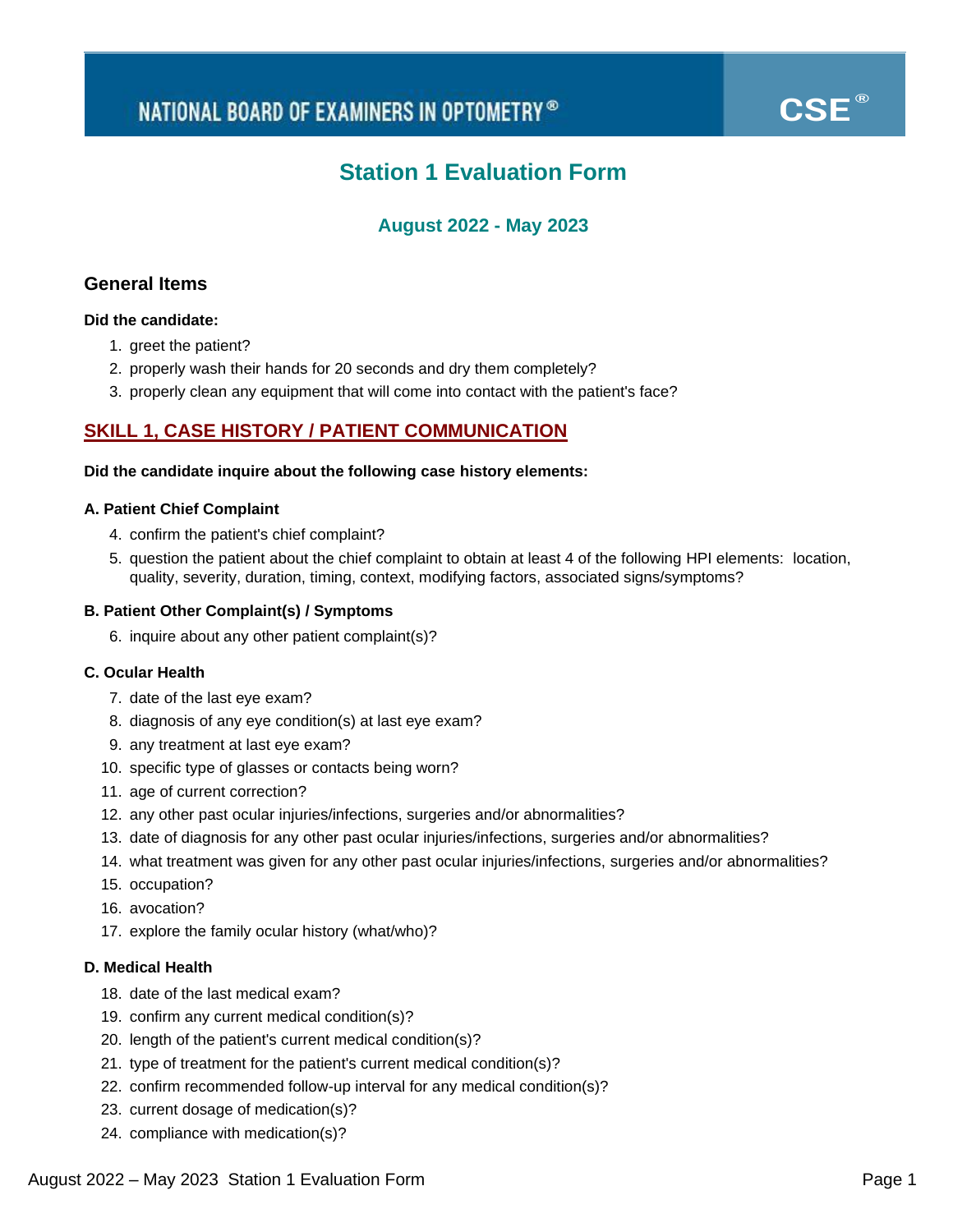- 25. any other medications?
- 26. allergic to anything?
- 27. type of reaction experienced with the patient's allergy?
- 28. explore the family medical history (what/who)?

### **E. Patient Substance Use**

- 29. type of substance used?
- 30. frequency and amount of substance that is used?

### **F. Interpretation of Case History Data**

- 31. accurately state the best tentative diagnosis for the chief complaint?
- 32. state at least two case history findings which accurately support your tentative diagnosis?

### **Pertaining to the manner in which the case history was conducted, did the candidate:**

- 33. ask the questions in a clear, concise manner?
- 34. ask the questions in a logical sequence based on the information solicited?
- 35. ask questions in a non-judgmental manner?
- 36. avoid using jargon that might confuse the patient?
- 37. show non-verbal attentiveness to the patient's responses (use eye contact, appear interested, not bored)?
- 38. treat the patient with courtesy and respect?

### **SKILL 2, PATIENT EDUCATION**

### **Did the candidate:**

- 39. ask the patient if they have any questions?
- 40. accurately describe the condition and how it affects the eyes/vision (2 facts/details)?
- 41. accurately describe preventative, diagnostic and/or treatment options (3 facts/details)?
- 42. accurately describe prognosis, interval and/or follow up (2 facts/details)?
- 43. ask the patient if they have any further questions or concerns?

### **Pertaining to the manner in which the patient education was conducted, did the candidate:**

- 44. present the information in a logical sequence?
- 45. avoid using jargon that might confuse the patient?
- 46. avoid being excessively repetitive?
- 47. treat the patient with courtesy and respect?

# **SKILL 3, NEAR COVER TEST AND NEAR POINT OF CONVERGENCE**

### **Did the candidate:**

- 48. provide proper illumination?
- 49. ask if the patient wears glasses for reading?
- 50. explain the purpose of the procedures to the patient?

### **PROCEDURE 1-In performing Near Cover Test, did the candidate:**

- 51. select an appropriate near fixation target to control accommodation (< or = 20/40 letter)?
- 52. provide proper instructions to the patient (including keeping the target clear)?
- 53. place the target at 40 cm in the primary position of gaze?
- 54. properly detect the potential presence of strabismus (unilateral cover test)?
- 55. properly detect the potential presence of heterophoria (alternating cover test)?
- 56. properly neutralize any motion with prism, or confirm orthophoria using 2-4pd BI and BO?
- 57. accurately state the obtained findings (e.g., "3 pd eso" or "6 pd exo" and "phoria" vs. "tropia")?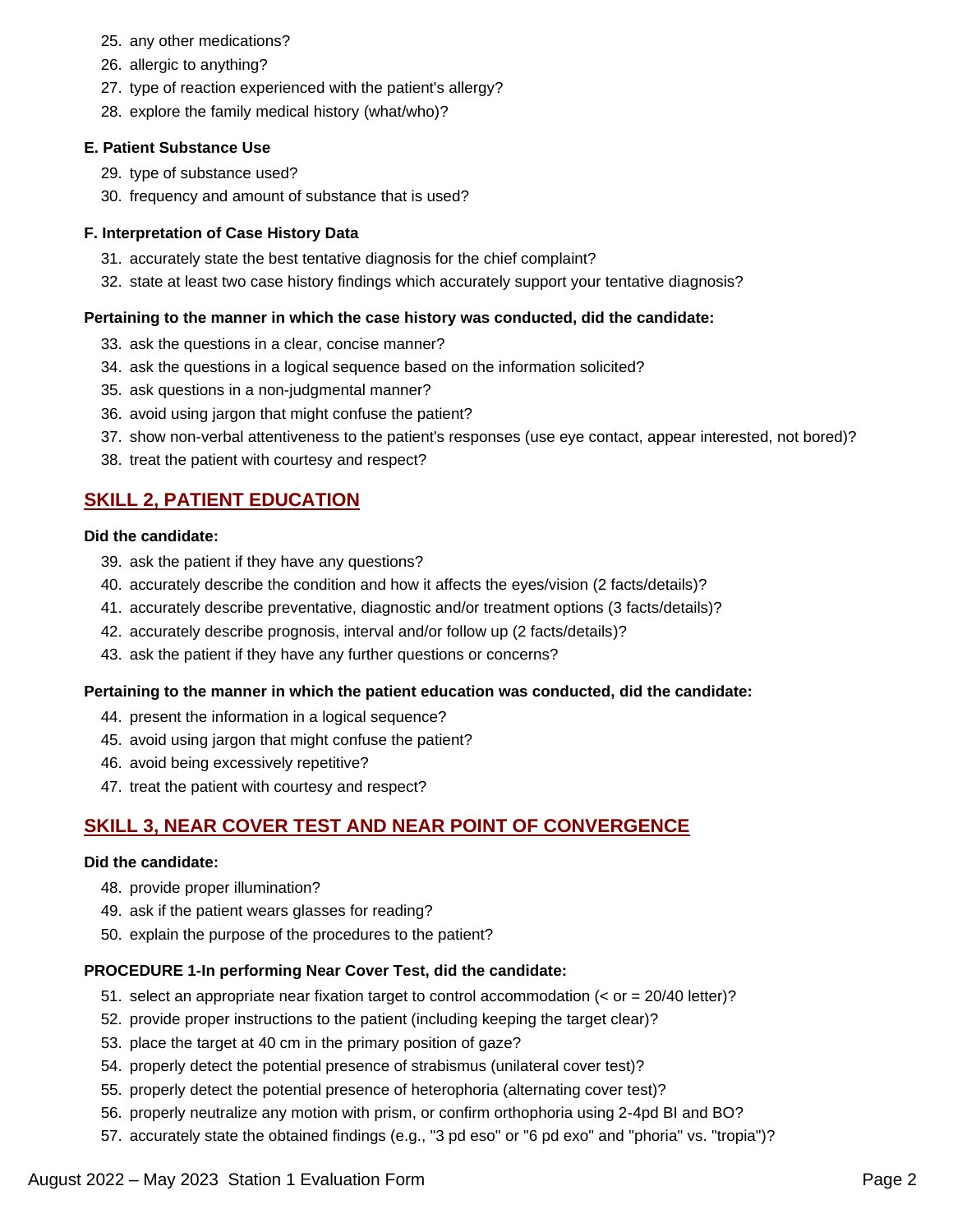### **PROCEDURE 2-In performing Near Point of Convergence, did the candidate:**

- 58. properly perform and repeat Near Point of Convergence?
- 59. accurately state objective findings?

### **Did the candidate:**

- 60. perform both procedures in a smooth and logical sequence?
- 61. educate and explain their findings to the patient (avoid using jargon)?

### **SKILL 4, BINOCULAR EXTRAOCULAR MUSCLE MOTILITY AND BINOCULAR HORIZONTAL SACCADIC EYE MOVEMENT EVALUATION**

### **Did the candidate:**

62. explain the purpose of the procedures to the patient?

### **PROCEDURE 1-In performing Binocular Extraocular Muscle Motility, did the candidate:**

- 63. select a proper fixation target (unobstructed transilluminator or penlight)?
- 64. provide proper instructions to the patient?
- 65. evaluate all 6 cardinal positions of gaze (up right, right, down right, up left, left, down left)?
- 66. accurately state the obtained findings?

### **PROCEDURE 2-In performing Binocular Horizontal Saccadic Eye Movement, did the candidate:**

- 67. properly evaluate binocular horizontal saccades?
- 68. accurately state the obtained findings?

### **Did the candidate:**

69. perform both procedures in a smooth and logical sequence?

### **SKILL 5, STATIC PERIPHERAL CONFRONTATION VISUAL FIELDS**

### **Did the candidate:**

- 70. explain the purpose of the procedure to the patient?
- 71. select an appropriate fixation target approximately 1 meter from the patient?
- 72. provide proper instructions to the patient (including maintaining fixation for each eye)?
- 73. use proper room illumination?
- 74. set up the test properly, covering an eye, and targets (fingers) should be presented equidistant from candidate to patient?
- 75. present static fingers (1 or 2) in all four quadrants to each eye?
- 76. accurately state obtained findings?
- 77. perform the procedure in a smooth and logical sequence?

# **SKILL 6, PUPIL TESTING**

### **Did the candidate:**

- 78. explain the purpose of the procedure to the patient?
- 79. provide proper instructions to the patient, including appropriate fixation?

### **Did the candidate properly measure and state the:**

- 80. pupil size OD under normal room illumination?
- 81. pupil size OS under normal room illumination?
- 82. pupil size OD under dim room illumination?
- 83. pupil size OS under dim room illumination?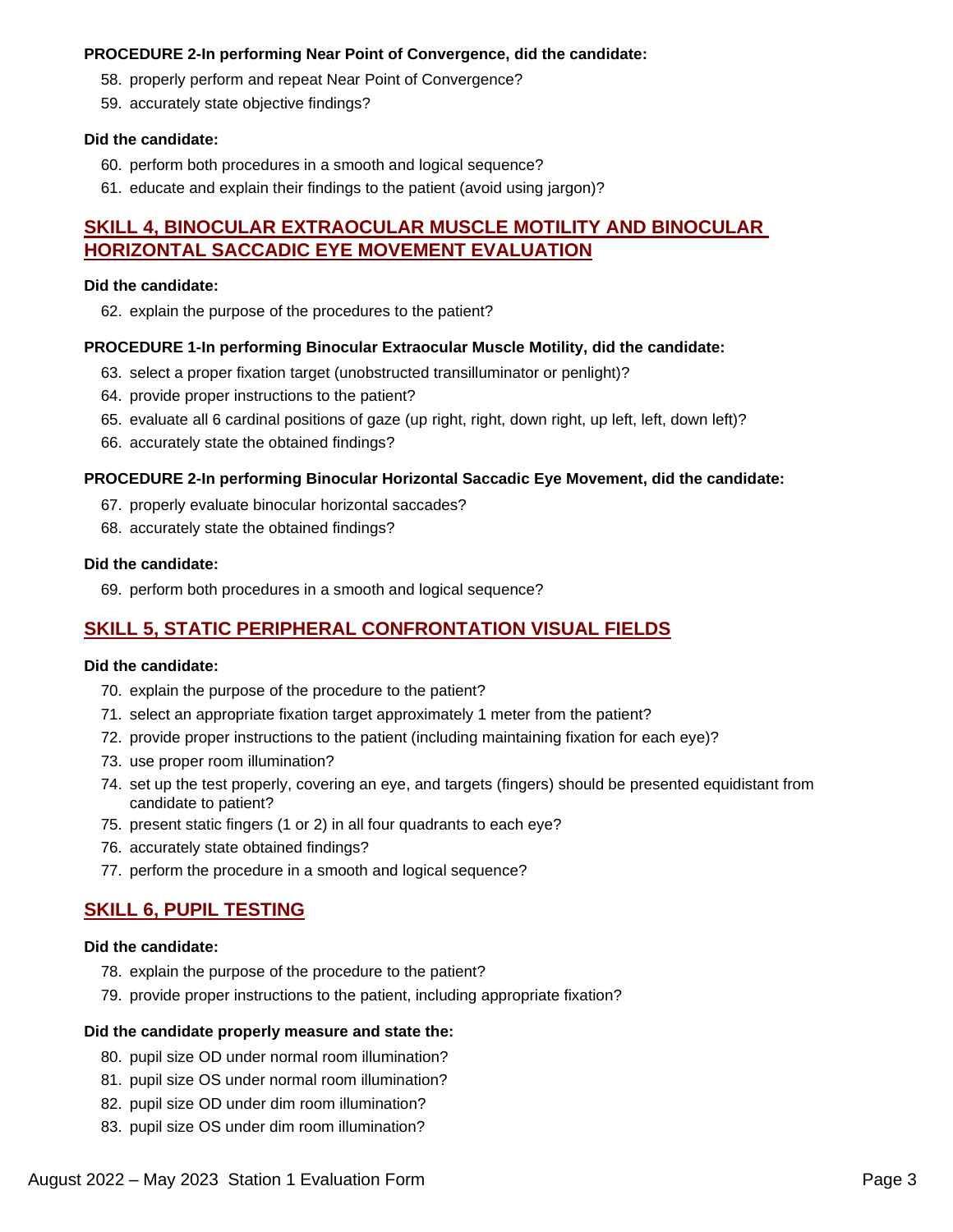### **Did the candidate:**

- 84. properly perform the direct pupillary light responses?
- 85. accurately state the obtained direct pupillary light responses?
- 86. properly perform the consensual pupillary light responses?
- 87. accurately state the obtained consensual pupillary light responses?
- 88. properly perform the swinging flashlight test?
- 89. accurately state the obtained swinging flashlight test findings?
- 90. properly evaluate the near pupillary responses?
- 91. accurately state the obtained near pupillary responses?
- 92. perform the procedure in a smooth and logical sequence?

# **SKILL 7, BLOOD PRESSURE MEASUREMENT**

### **Did the candidate:**

- 93. explain the purpose of the procedure to the patient?
- 94. properly state that the position of the arm should be supported horizontally at or about heart level?
- 95. state that they would adjust the patient's sleeve properly (artery not compressed; may be performed over loose, thin clothing)?
- 96. properly position the sphygmomanometer on the patient's arm?
- 97. properly position the stethoscope earpieces?
- 98. properly place the diaphragm of the stethoscope on the arm?
- 99. increase the sphygmomanometer pressure properly (200 mmHg maximum)?
- 100. reduce the sphygmomanometer pressure at a slow and steady rate, 2-3 mmHg per second?
- 101. accurately state the systolic finding as auscultated during cuff deflation (Korotkoff Phase I)?
- 102. accurately state the diastolic finding as auscultated during cuff deflation (Korotkoff Phase V)?
- 103. remove blood pressure cuff from arm?
- 104. perform the procedure in a smooth and logical sequence?

# **SKILL 8, OPHTHALMIC LENS EVALUATION**

### **Did the candidate accurately determine for the progressive spectacles:**

- 105. distance portion power OD?
- 106. distance portion power OS?
- 107. distance between the distance optical centers?
- 108. progressive addition ("Add") power OD?
- 109. progressive addition ("Add") power OS?
- 110. progressive fitting height OD?
- 111. progressive fitting height OS?

# **Did the candidate accurately determine for the single vision spectacles:**

- 112. power OD?
- 113. power OS?
- 114. direction of vertical prism in the spectacles?
- 115. magnitude of vertical prism in the spectacles?
- 116. base curve OD?
- 117. base curve OS?
- 118. vertical size of the lens OD (B dimension)?
- 119. vertical size of the lens OS (B dimension)?